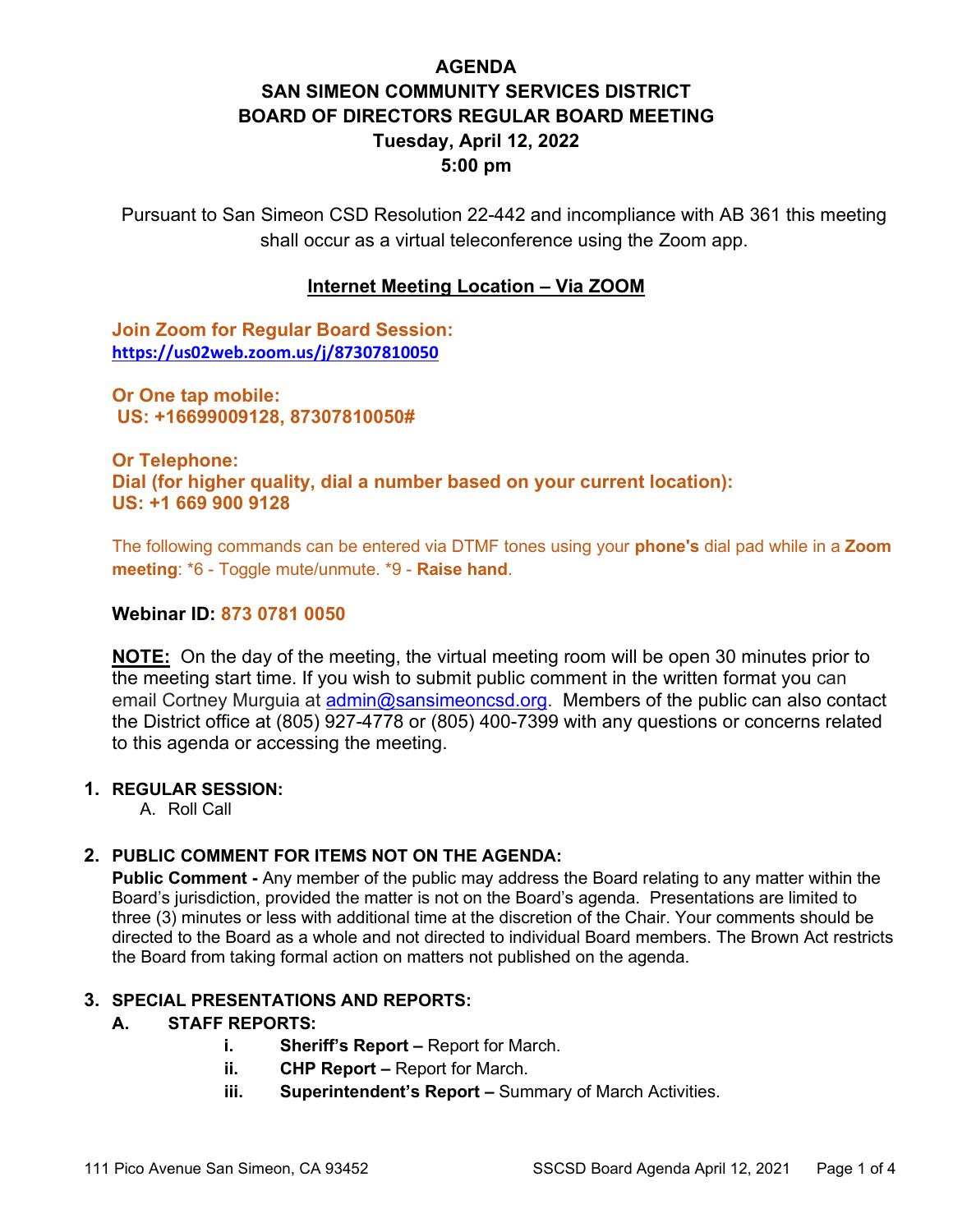- **iv. General Manager's Report –** Summary of March Activities.
- **v. District Financial Summary –** Summary of March Financials.
- **vi. District Counsel's Report –** Summary of March Activities.
- **vii. Board Member Report –** Summary of March Activities.

## **B. AD-HOC & STANDING COMMITTEE REPORTS:**

- **i. Status Update** Parking/Camping on District Streets.
- **ii. Status Update**  Coastal Hazard Response Plan (CHRP).
- **iii. Status Update** Budget Committee.
- **iv. Status Update** Water Committee.

**Public Comment –** This public comment period provides an opportunity for members of the public to address the Board on matters discussed during Agenda Item #3 Special Presentations and Reports. If a member of the public wishes to speak at this time, Public Comment is limited to three (3) minutes.

## **4. CONSENT AGENDA ITEMS:**

**Public Comment –** This public comment period provides an opportunity for members of the public to address the Board on matters discussed during Agenda Item #4 Consent Agenda Items. If a member of the public wishes to speak at this time, Public Comment is limited to three (3) minutes.

- **A. REVIEW AND APPROVAL OF MINUTES FOR THE REGULAR MEETING ON MARCH 8, 2022.**
- **B. REVIEW AND APPROVAL OF MINUTES FOR THE SPECIAL MEETING ON MARCH 8, 2022.**
- **C. REVIEW AND APPROVAL OF MINUTES FOR THE SPECIAL MEETING ON MARCH 15, 2022.**
- **D. REVIEW AND APPROVAL OF DISBURSEMENTS JOURNAL.**
- **E. ADOPTION OF RESOLUTION 22-444 TO CONTINUE VIRTUAL MEETINGS PURSUANT TO THE PROVISIONS OF AB 361.**
- **F. APPROVAL OF THE CHAIRPERSON'S APPOINTMENT OF DANIEL DE LA ROSA TO SERVE AS THE BUDGET COMMITTEE CHAIRPERSON.**
- **G. REVIEW AND APPROVAL OF THE MONTHLY STIPEND AMOUNT FOR BOARD MEMBERS.**
- **H. REVIEW AND APPROVAL OF A FORMAL CAPITALIZATION POLICY FOR THE SAN SIMEON CSD.**

## **5. PUBLIC HEARING:**

**Public Comment –** Public comment will be allowed for each individual public hearing item. Members of the public wishing to speak on public hearing items may do so when recognized by the Presiding Officer. If a member of the public wishes to speak at this time, Public Comment is limited to three (3) minutes per person for each public hearing item.

## **A. CONSIDERATION OF INPUT FROM THE COMMUNITY REGARDING THE VOTING AREAS SCENARIOS AND ADOPTION OF FINAL MAP.**

## **6. BUSINESS ACTION ITEMS:**

**Public Comment –** Public comment will be allowed for each individual business item. Members of the public wishing to speak on business items may do so when recognized by the Presiding Officer. If a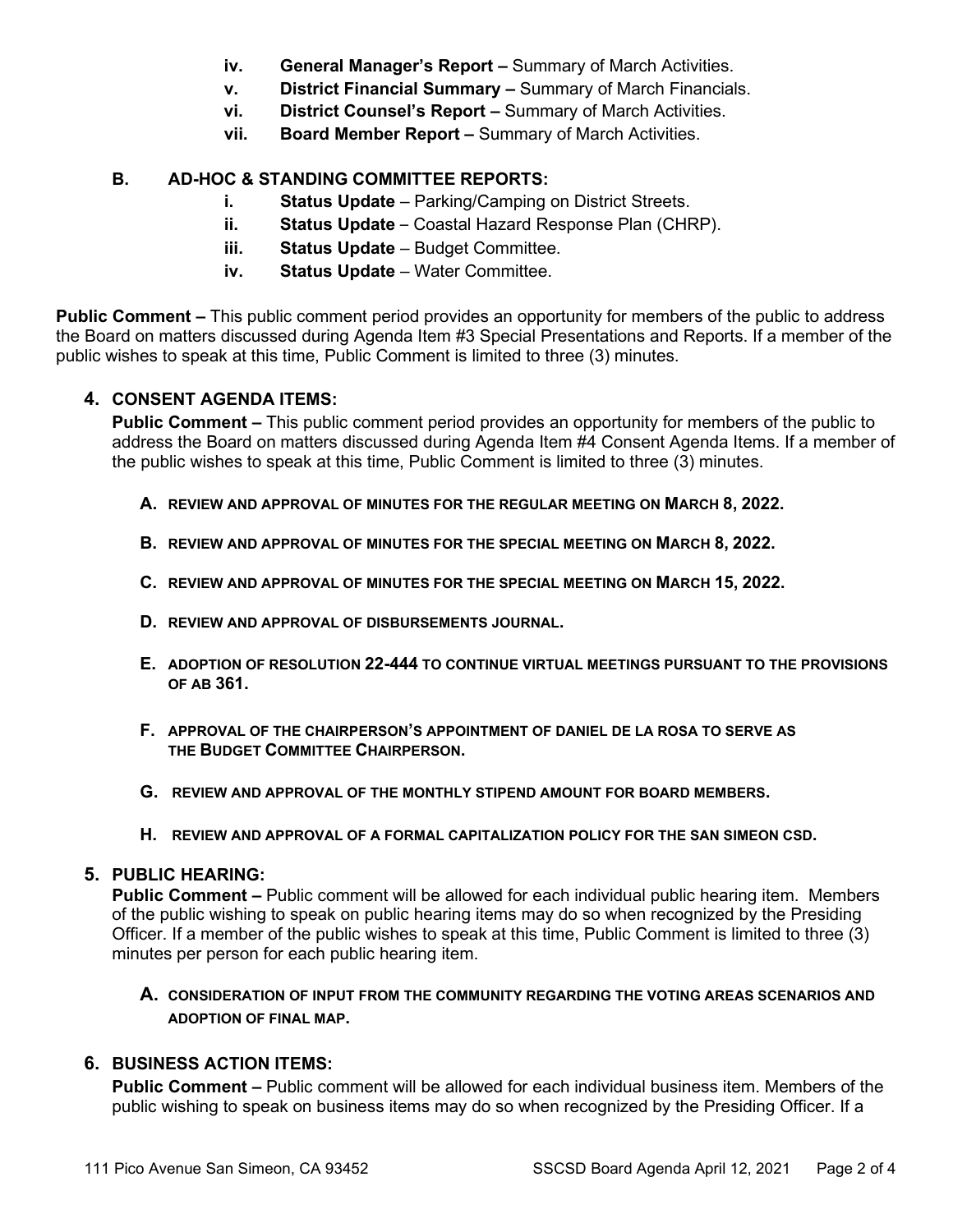member of the public wishes to speak at this time, Public Comment is limited to three (3) minutes per person for each business item.

- **A. DISCUSSION, REVIEW, APPROVAL OF STREET SIGN LANGUAGE RELATED TO DISTRICT ORDINANCE NO. 122 PARKING ON DISTRICT STREETS.**
- **B. DISCUSSION, REVIEW, APPROVAL RELATED TO ALLOCATION OF COVID-19 RELIEF FUNDING IN THE AMOUNT OF \$135,231.00.**

#### **7. CLOSED SESSION:**

This public comment period provides an opportunity for members of the public to address the Board on Closed Session Agenda Items. Public Comment is limited to three (3) minutes.

The Board will adjourn to Closed Session to address the following items:

- **A. CONFERENCE WITH LEGAL COUNSEL - ANTICIPATED LITIGATION** Exposure to litigation pursuant to paragraph (2) of subdivision (d) of Government Code Section §54956.9 Two (2) Potential Case – Cure and Correct, Cease and Desist from Julie Tacker
- **B. CONFERENCE WITH LEGAL COUNSEL - ANTICIPATED LITIGATION** Exposure to litigation pursuant to paragraph (2) of subdivision (d) of Government Code Section §54956.9 – Ron Hurlbert

### **C. CONFERENCE WITH LEGAL COUNSEL – EXISTING LITIGATION**

Pursuant to Government Code section §54956.9(d)(1) Names of Cases – *Robert Hather v. San Simeon Community Services District, et al.*, U.S. District Court Case No. 2:21-cv-04711 *Robert Hather v. San Simeon Community Services District, et al.*, SLO Superior Court Case No. 22CVP-0008.

### **MEMBERS OF THE PUBLIC: Please Join Us for the Remainder of the Meeting –**

**Part Two is Here: <https://us02web.zoom.us/j/89334961643?pwd=NWx2V3lKaUdTTmI2RmVVaGpBYk5hQT09>**

## **Meeting ID: 893 3496 1643 Passcode: 972125**

### **\*\*\*\*RECONVENE TO OPEN SESSION\*\*\*\***

### **Report on Closed Session**

**8. BOARD/STAFF GENERAL DISCUSSIONS AND PROPOSED AGENDA ITEMS** – Requests from Board members to Staff to receive feedback, prepare information, and/or place an item on a future agenda(s).

### **9. ADJOURNMENT** –